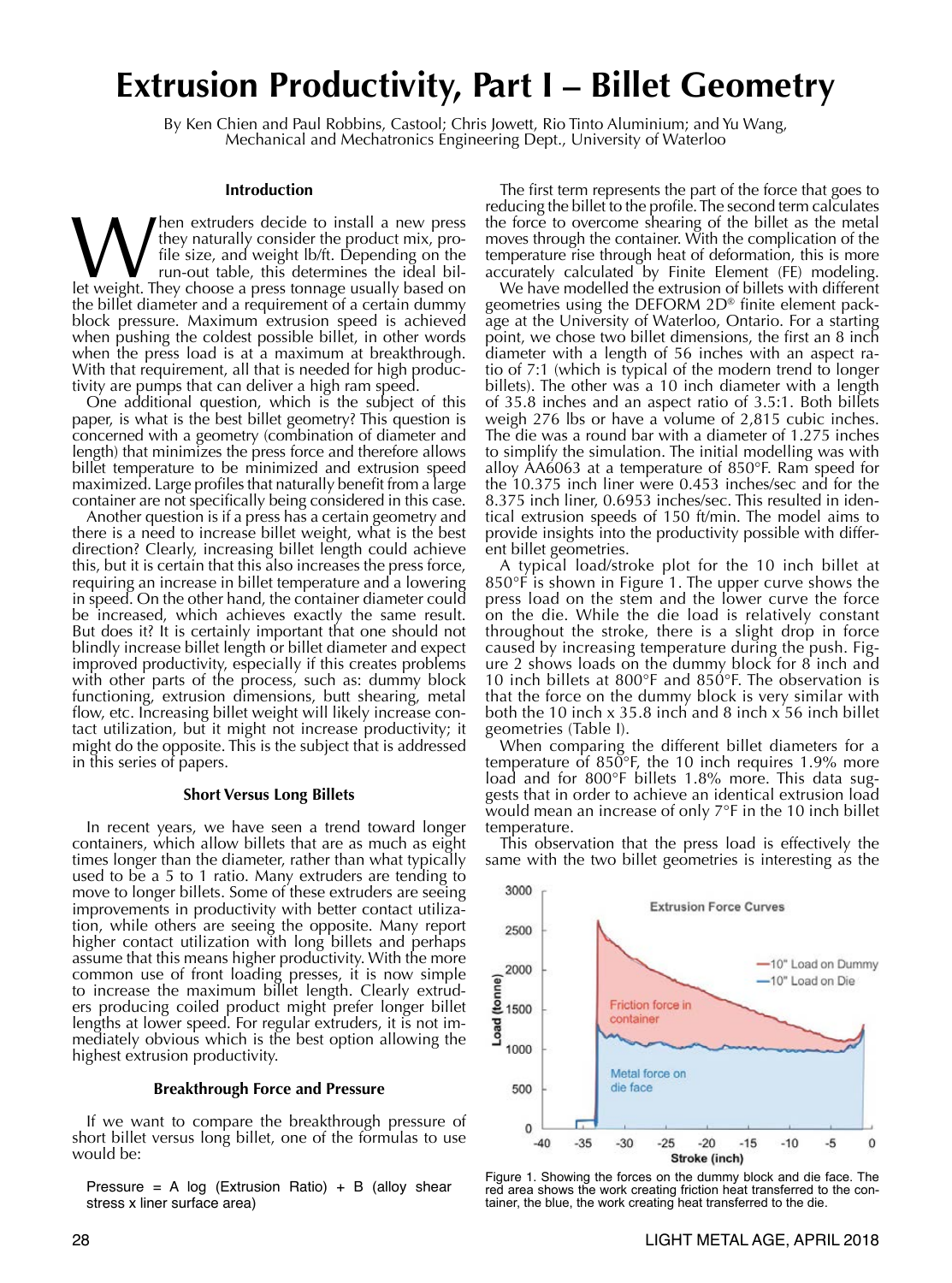

Figure 2. Showing the extrusion forces for 8 inch and 10 inch billets at 850°F and 800°F.

|         | 800°F        | $850^{\circ}$ F |  |
|---------|--------------|-----------------|--|
| 8 inch  | 2,975 tonnes | 2,575 tonnes    |  |
| 10 inch | 3,015 tonnes | 2.624 tonnes    |  |

Table I. Breakthrough forces for 8 inch x 56 inch and 10 inch x 35.8 inch billet at 800°F and 850°F.

difference in billet geometries is extremely large. It would suggest that a requirement to add billet weight can be done equally by increasing the billet diameter or the billet length. The first option is superior as this can be done by simply replacing tooling. There is a limit set by the press frame as to how much you can increase the billet length.

#### **Temperature and Speed**

As with the press load calculations, there is little difference in temperature with the 8 inch and 10 inch set-ups. These are shown in Figure 3. Here, the temperature of the die bearing is higher at the start with the 10 inch billet, while at the end it is the 8 inch that runs hotter.

Figure 4 shows the temperature change of the metal as it flows through the container and die. The tendency of the metal to warm up as it flows through the container is greater with the long 8 inch billet (Figure 4). With the very rapid heating as the billet is reduced in size approaching the die, the heating is greatest with the 10 inch billet (higher reduction ratio). The combination of these differ-



Figure 3. The 8 inch and 10 inch billets have almost identical die bearing temperatures.



Figure 4. The temperature resulting from deformation in the container and through the die.

ent heating patterns results in an almost identical die temperature (see Figure 4 insert). We can say there is no benefit on one over the other—as far as extrusion temperature is concerned.

The similarity between the data is quite clear. Since, the temperatures are almost the same for 10 inch and 8 inch billets, extruders can choose either without any measurable difference in press performance. We consider this to be an intriguing and possibly surprising result offering options to the extruder.

#### **Container Cooling and Taper**

Modeling of the effect of billet/container temperature differential is illustrated in Figure 5, which shows the die bearing temperature with an 8 inch billet of 800°F and 850°F and 850°F with an 800°F container.

At the start of extrusion, as one might expect, the temperature is characteristic of the billet, but throughout the extrusion the temperature reduces to what one would expect with an 800°F billet. One could imagine that with a larger differential we could approach isothermal extrusion. An equally predictable result is seen in the press load. At breakthrough it is characteristic of the hot billet (that is low) and changes to that resulting from the cold liner at which point it is irrelevant because of the available pressure.

These simple observations suggest that the container should always be at least 50°F cooler than the billet, from the point of view of productivity as well as the well-known

1100 1050 Temperature (F) 1000 950 -8 inch 800F 900 -8 inch Taper -8 inch 850F 850  $\pmb{0}$  $20$ 40 60 80 Time (s)

Figure 5. Showing the effect of billet and container temperature on die bearing temperature for the 8 inch set-up.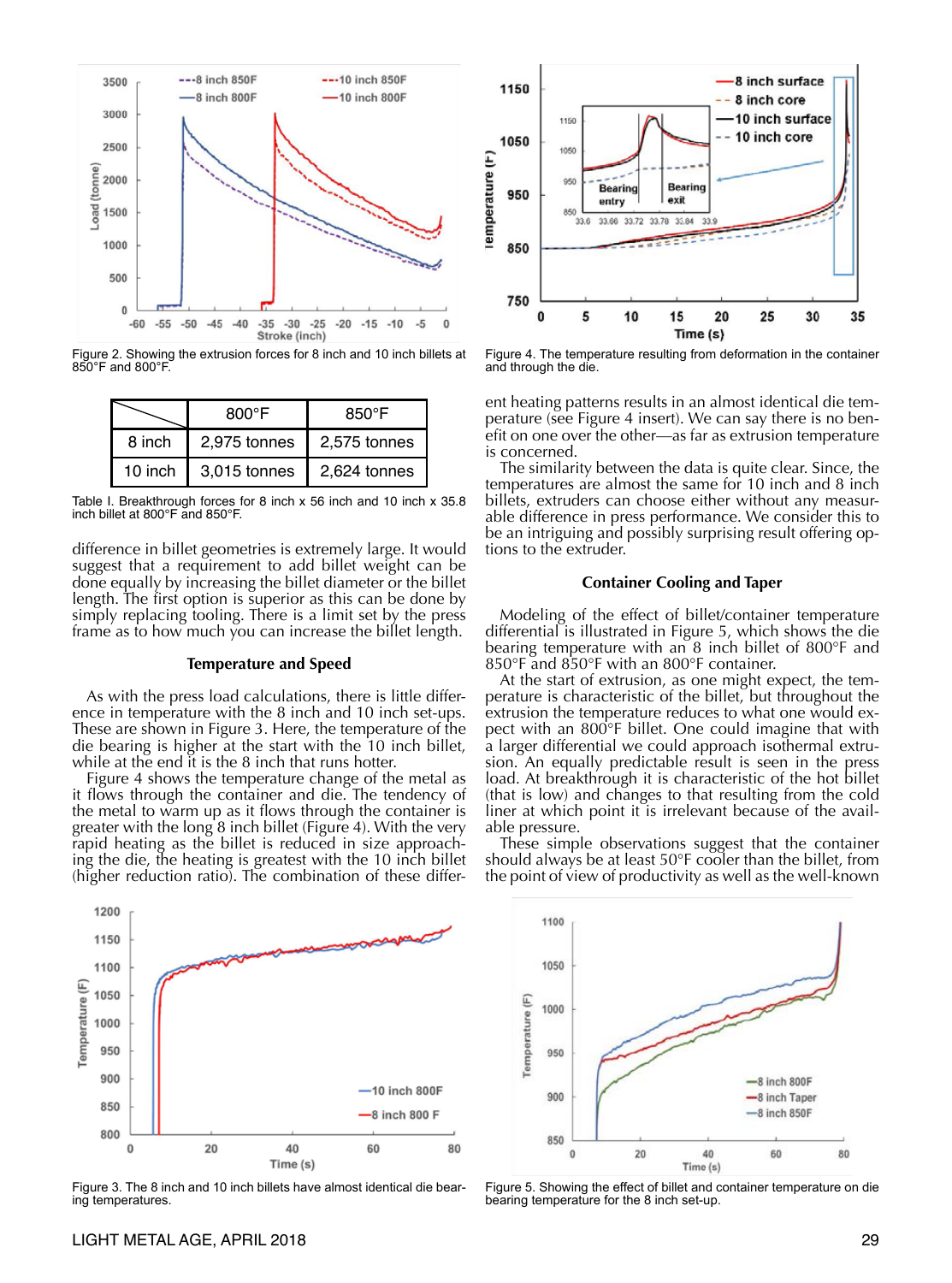

Figure 6. Showing the stresses in the dummy block with specific pressures of 100,000 (upper) and 120,000 psi (lower).

| <b>Materials</b>   | <b>UTS</b><br>(ksi) | 0.2% Yield<br>(ksi) | <b>Modulus</b><br>(ksi) |
|--------------------|---------------------|---------------------|-------------------------|
| H13                | 184.6               | 156.8               | 25,800                  |
| <b>Tuff Temper</b> | 196.3               | 165.5               | 28,500                  |

Table II. Mechanical properties of H13 and Tuff Temper.

effect of reducing billet skin flow into the profile. The controlling factor with this is the ability to maintain this temperature differential, something that is best achieved with a smart container with high conductivity steel and cooling fans on the exterior.

# **Pressure on Dummy Blocks and Dummy Block Design**

Regarding the functioning of the dummy block, the pressure in the container and on the dummy block and stem is far lower with the 10 inch billet than the 8 inch. The breakthrough pressure for the 10 inch billet is calculated as 77 ksi compared with 118 ksi for the 8 inch. The pressure at the end of the stroke is approximately 30 ksi for both sizes. The simulation in Figure 6 shows the stress inside the dummy block at pressures of 100 ksi and 120 ksi. The red areas show stresses higher than the yield strength of H13 (156,000 psi) and those areas will start to plastically deform or creep first. This work was reported at ET 2016. For long extrusion runs, the dummy block needs to be designed carefully to handle pressures higher than 100 ksi. Normally the dummy block is made of H13 due to its high tensile strength and toughness at extrusion temperature. One alternative is to use a better material for this application, such as Tuff Temper, which was developed to handle this situation. Comparative properties are shown in Table II. The impact toughness is also higher than H13, which provides good thermal shock resistance. Tuff Temper heat treated to 48HRc has the same or better toughness than H13. The impact toughness of H13 is about 7 ft-lb and for high quality H13 is about 10 ft-lb. The impact toughness of Tuff Temper is about 10 ft-lb.

#### **Aluminum Skin Thickness**

One problem that has occurred with longer billets is the difficulty in designing a dummy block that works. This is because the force varies so dramatically from front to back, perhaps starting with a specific pressure of 120 ksi reducing to 30 ksi. Since the expansion of the dummy block solely relies on pressure, this becomes an extremely difficult problem if the objective is a uniform thin skull on the liner wall. If the skull varies in thickness front-to-back then quality and recovery will suffer. A lower specific pressure with the 10 inch billet is a huge advantage to good functioning of the block.

#### **Container Design for Long Billets**

The container under extrusion pressure acts as a thick cylinder with internal pressure. Extrusion pressure is maximum at breakthrough and reduces through the extrusion cycle by as much as 50%. The stress is highest near the liner ID surface and lowest near the container OD surface. Figure 7 shows the rule of thumb for the stress on the liner ID surface. In a one-piece container, it is about 1.8 times the dummy block face specific pressure, in a two-piece container about 1.5 times, and in a three-piece container about

1.3 times. With the 100 ksi pressure on the dummy block face, the liner ID stress could reach as high as 150 ksi, which is close to yield strength of H13 and a warning of short life due to creep. A three-piece container design is recommended for these high stress situations.



Figure 7. The stress distribution inside different container designs.

# **Billet Upset**

Both billet dimensions will not buckle under normal upsetting conditions. However, upset with the constraints of the liner wall can change this. Our work on billet upset reported at ET 2004 shows that the billet upsets first in the center of the length (irrespective of even a large temperature taper), then moves backwards to the stem, and lastly upsets in the die end. During upset, the distance the billet has to move is 4.9 inches for the 8 inch and 2.54 inches for the 10 inch. The volume of air that needs to be removed is respectively 270 and 210 cubic inches. Removing all air is far more difficult with the long billet, so great care must be taken with